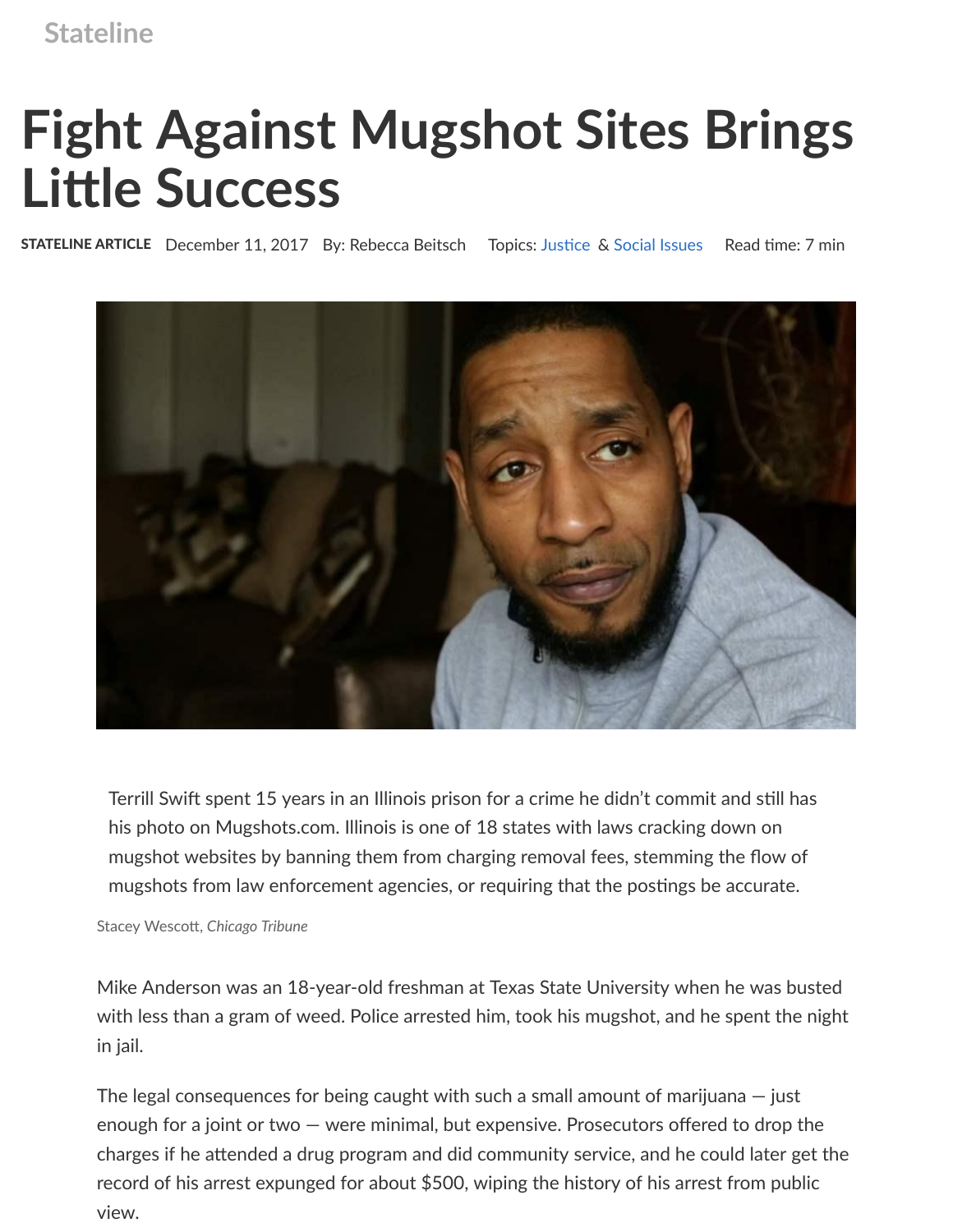"After I got it expunged I thought it was pretty much a done deal," he said of the order granted earlier this year.

But the next time he Googled his name, he realized the ordeal was far from over. His arrest photo was posted on Mugshots.com. The page was one of the top results for anyone who might be looking for him. And as Anderson applied for internships  $-$  a graduation  $requirement$  for mechanical engineering majors  $-$  recruiters who initially seemed interested would offer the spot to someone else.

"It wasn't right," said Anderson, a junior, who asked that his real name not be used for fear of drawing further attention to his mugshot.

"I called [Mugshots.com] on the phone, and they told me basically the only way I could get the mugshot to come down was to pay a certain fine. Proof of expunction wasn't valid."

At a time when personal information can end up online and rocket around the globe in seconds, the estimated 78 million Americans with criminal records are a rich target for websites that collect mugshots from police departments and sheriffs' offices across the country and typically charge hundreds or thousands of dollars to have the photos removed. Even people who are arrested but never charged have their photos on the sites.

Since their business practices came to light in [2013,](http://www.nytimes.com/2013/10/06/business/mugged-by-a-mug-shot-online.html) the websites have drawn the ire of state lawmakers who criticize them as exploitative. Texas is one of 18 states with laws designed to help people like Anderson, cracking down on mugshot websites by banning them from charging removal fees, stemming the flow of mugshots from law enforcement agencies, or requiring that the postings be accurate.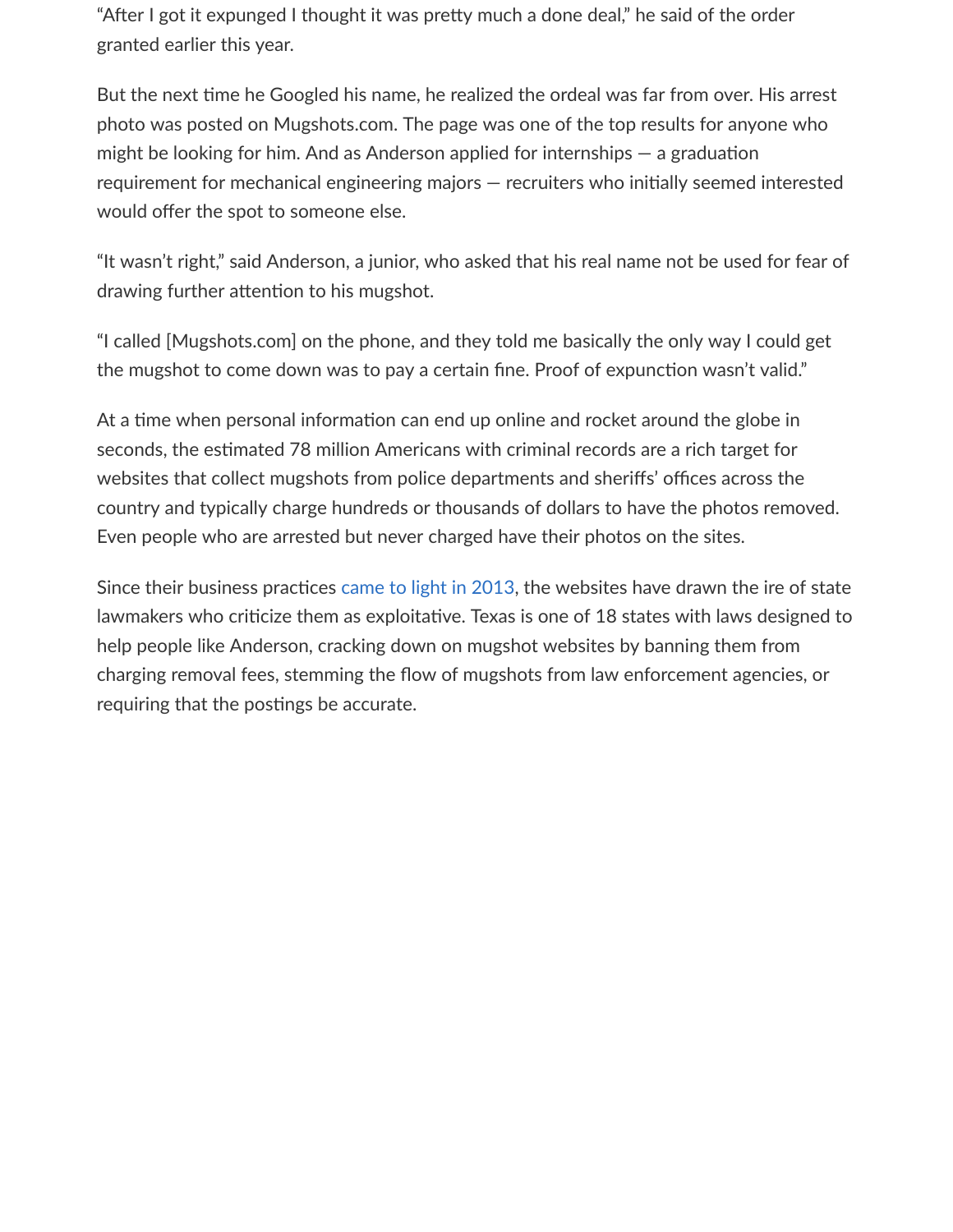## **These States Have Laws To Restrict Internet Mugshots**

Eighteen states have some sort of law that restricts the business practices of websites that post mugshots, whether by banning them from charging to remove photos, by stemming the flow of mugshots, or by requiring that the postings be accurate.



But so far, the laws have been largely ineffective in providing relief to those whose photos are featured on the sites.

"They haven't worked," said Eumi Lee, a law professor at University of California-Hastings who has spent three years studying the effectiveness of mugshot laws for an upcoming legal review article to be published by Rutgers. "But they've had a bunch of unintended consequences."

Mugshot websites have ignored the laws or quickly figured out ways to work around them, Lee said. In places where people can no longer pay to have photos deleted, they often have no remedy to get them removed. And once law enforcement releases the photos, they have little control over where they end up.

Mugshots.com, one of the biggest purveyors, has entries for nearly 30 million people, including people in states that hoped to make it easier to have mugshots removed.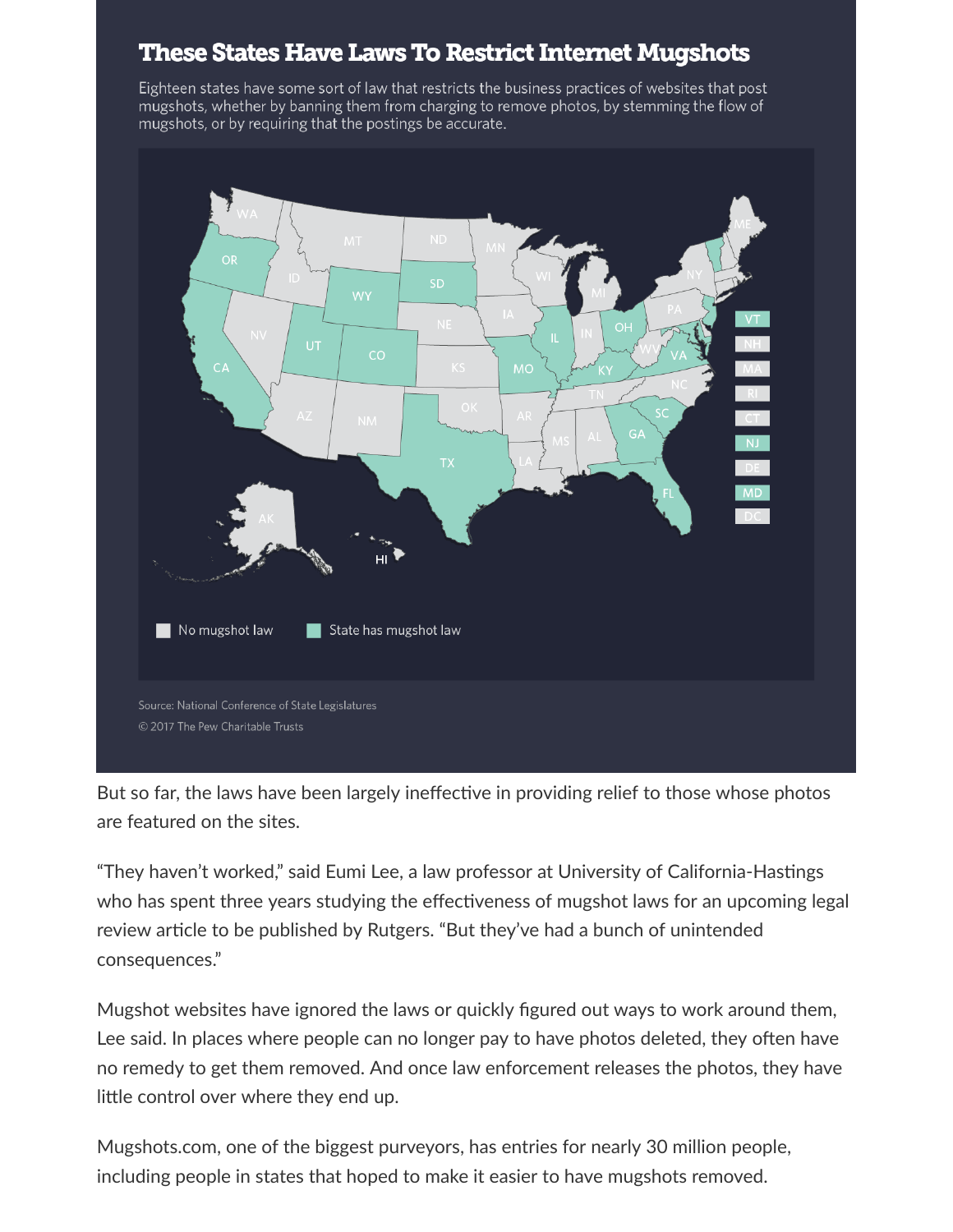A *Stateline* review found evidence across the country of the laws' inadequacy:

- $\bullet$ Georgia twice tried to get mugshots off websites, first blocking sites from charging arrestees who were never convicted to have their pictures removed, and then requiring affidavits from any entity requesting law enforcement copies of mugshots. Still, Mugshots.com claims to have 2.3 million records from Georgia on its site, including entries for those arrested after the law took effect.
- California enacted a law in 2014 barring mugshot companies from charging to remove  $\bullet$ photos. But even its sponsor doesn't know how well it's working. Pressed recently by *Stateline* for evidence of the law's effectiveness, the office of state Sen. Jerry Hill, a Democrat, found a still-operating site, Whogotarrested.org, requesting a fee to remove photos. He requested a [probe](https://www.pewtrusts.org/-/media/assets/2017/12/11-9-17_senhill_to_agbecerra.pdf) by the state's attorney general.
- And in Illinois, where the law similarly bans fees to remove mugshots, Mugshots.com is  $\bullet$ being sued for charging arrestees.

One of the plaintiffs in the Illinois suit, Peter Gabiola, said he can't escape a criminal past  $$ despite time served — because his face keeps popping up on Google searches. Gabiola said Mugshots.com told him it would cost  $$15,000$  to have his information removed from the site. He contends he's repeatedly been fired shortly after starting new jobs, even when he disclosed his criminal past, because Mugshots.com incorrectly insists he is still on parole.

"I made my life hard enough making some of the decisions I made in the past as a knucklehead, so I don't need some worldwide company or whatever making it harder by publishing incorrect information," Gabiola said.

Sheryl Ring, Gabiola's attorney, said that's part of the company's business model  $-$  people who are already struggling because of a criminal record will be more likely to pay if the listing makes things look worse than they really are.

Despite the laws' dubious track records, states keep enacting them. This year Florida, New Jersey, Ohio and South Dakota all enacted laws targeting mugshot websites.

To be sure, trying to rein in mugshot websites is a challenge. In most states, mugshots are a public record. The companies can digitally scrape the photos from law enforcement websites, uploading them to their own sites in just hours, or put in public information requests to get others. When they've been sued, the sites' attorneys have repeatedly argued their work is protected under the First Amendment.

Among those who defend putting mugshots online are newspaper publishers, whose sites often feature local mugshots in crime coverage.

David Ferrucci, an attorney for Mugshots.com, said people featured on the site are being harmed not by the website but rather by their own criminal history.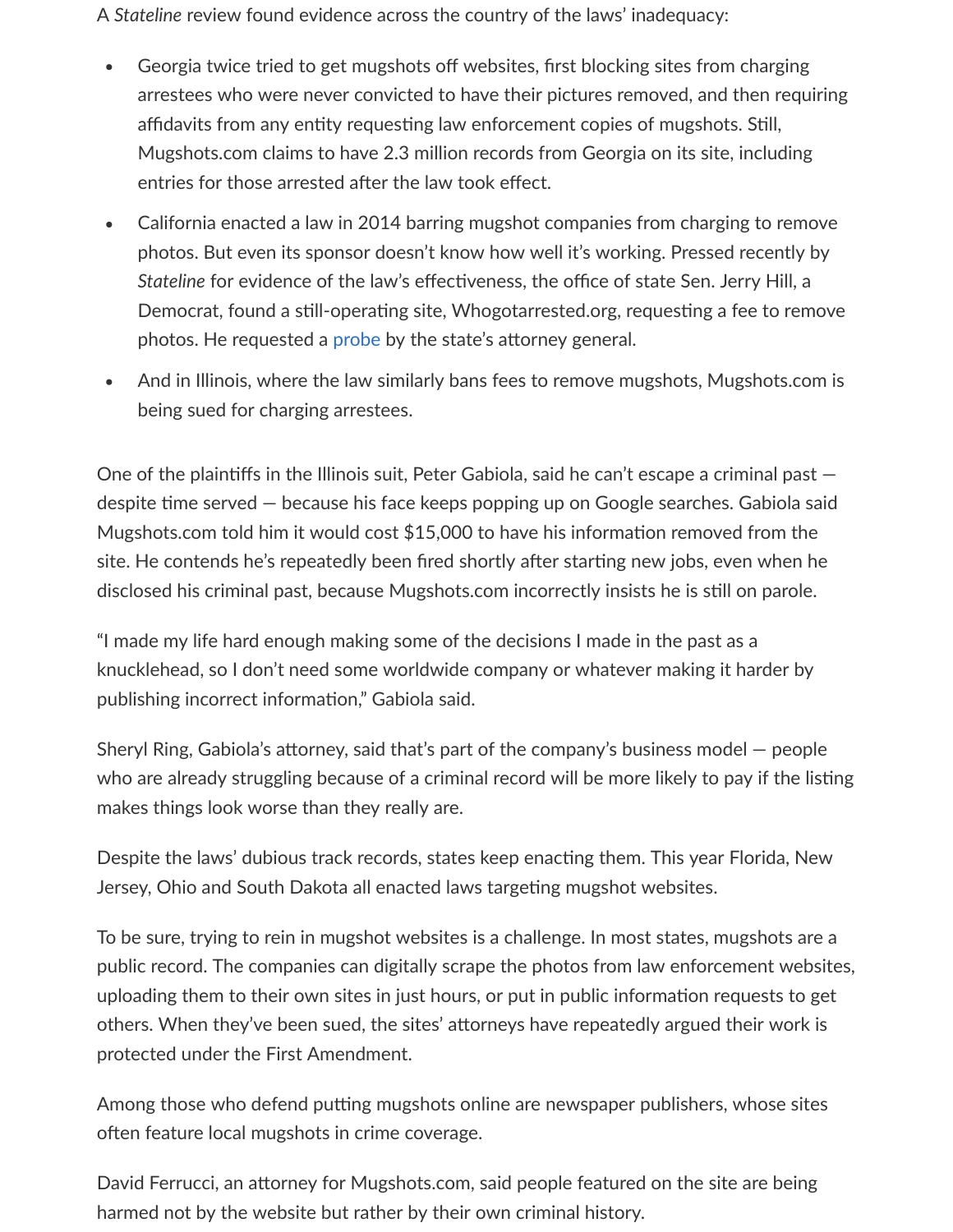"If your claim is that the publication of public records has hurt your reputation, then you're complaining about the publishing of public records," Ferrucci said.

Most of the state mugshot laws include some sort of criminal component, typically making it a misdemeanor offense for not complying. But it's not clear that police have ever filed charges against a mugshot website. The onus falls almost entirely on the person whose photo is posted, and lawsuits are no small undertaking, particularly for those who cannot afford an attorney.

"It's just like anything else. It's against the law to murder somebody, but people get murdered every day," said Georgia state Rep. Roger Bruce, a Democrat who sponsored both of the laws Georgia enacted to address mugshot websites. "But now the law is on their side. They can get an attorney and go after whoever posted their mugshot."

A *Stateline* review of federal court dockets showed about 10 lawsuits in five states, many of which have come from people defending themselves in court. Several cases taken on by bigger law firms have stalled in court, complicated by an inability to get class certification or fears the firm would not ultimately see much money from the case, lawyers involved in the cases said.

## **Catch-22**

Gabiola's suit in Illinois is one of the first using a state law that bars mugshot websites from charging people to remove their photo from the site. Among others upset at the website is Terrill Swift, who spent 15 years in prison for a crime he didn't commit and whose photo is still on Mugshots.com five years later.

"They should do the right thing and take our pictures off those websites," Swift told the *[Chicago](http://www.chicagotribune.com/business/ct-mug-shot-websites-0312-biz-20170310-story.html) Tribune* earlier this year.

Both the lawyer for Mugshots.com and supporters of the law say it puts arrestees whose photos are on the site in a bit of a Catch-22 — they can no longer be charged to remove photos, but they don't have a legal avenue to get them removed from the site. So Mugshots.com can keep them up.

"Perhaps the cruel irony of the Illinois law is that people who previously were able to have the information removed can no longer do so," said Ferrucci, the Mugshots.com attorney.

Mugshots.com tried to get the case dismissed on First Amendment grounds, but a U.S. district judge denied the request. Illinois Attorney General Lisa Madigan, a Democrat, intervened in the case in favor of Gabiola, saying Mugshots.com was engaged in an "extortionate practice" not protected by the First Amendment.

Ring, Gabiola's attorney, says it's already clear that mere passage of the laws does little to change the companies' business practices.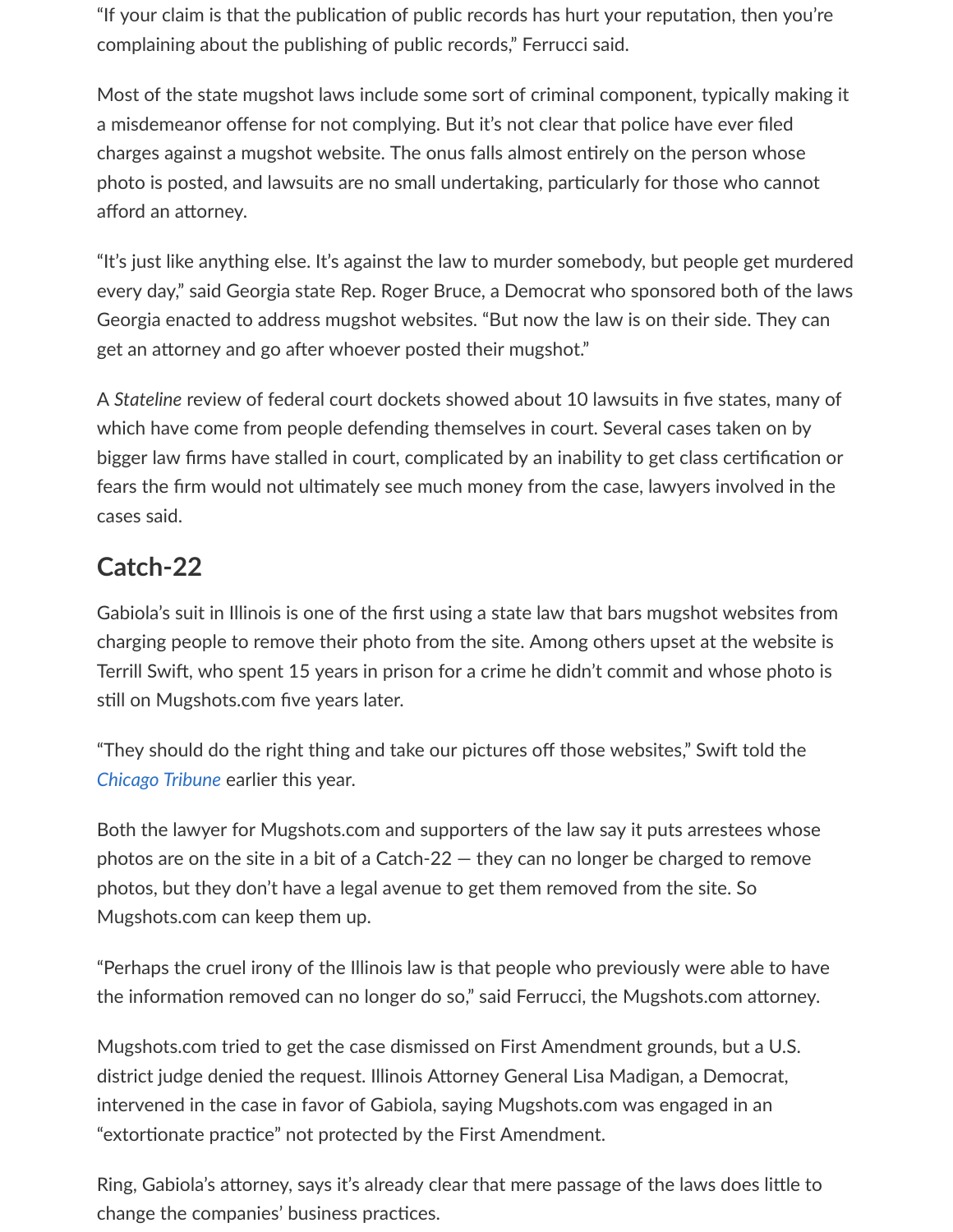"In terms of whether these statutes are effective, we're going to need to find out if courts will actually enforce them," Ring said.

If the suit gets class certified, the \$1,000 in damages provided by state law could require Mugshots.com to pay out millions.

"I WAS FOUND GUILTY"; "MY CASE IS PENDING"; WILL YOU REMOVE MY MUGSHOT?

**No** 

#### "MY RECORD WAS EXPUNGED" ; "I WAS PARDONED" ; "MY CASE WAS DISMISSED" ; WILL YOU REMOVE MY MUGSHOT?

As you may be aware Expungement and pardon only apply to certain government agencies' databases, and not all of them. Certainly not to the private sector.

#### ISN'T PUBLISHING MY MUG SHOT A VIOLATION OF MY RIGHTS?

No, it is not. Originally collected and distributed by Law Enforcement agencies, Booking records are considered and legally recognized as public records, in the public domain. Furthermore, while it may be you or someone you know in the mugshot, the ownership of these records is public.

#### A screenshot of Mugshots.com.

Mugshots.com

## **Finding Workarounds**

In Texas, Mugshots.com refused to take down Anderson's photo without a \$300 payment, even though state law requires that mugshot sites jibe with the state's criminal records and according to Texas, he doesn't have one.

Kelvin Bass, an aide to Democratic state Sen. Royce West, who helped craft the state's mugshot law, acknowledged it doesn't have a good enforcement mechanism. He'd like to amend the law to put more pressure on the attorney general or local law enforcement agencies to take action.

"This guy's a college student," Bass said. "Why should he have to sue to get someone to follow the law when he's already notified this business that they're in violation? It should be easier."

Kayleigh Lovvorn, a spokeswoman with the Texas Attorney General's Office, said the office has received 19 complaints against Mugshots.com, but the state has taken no legal action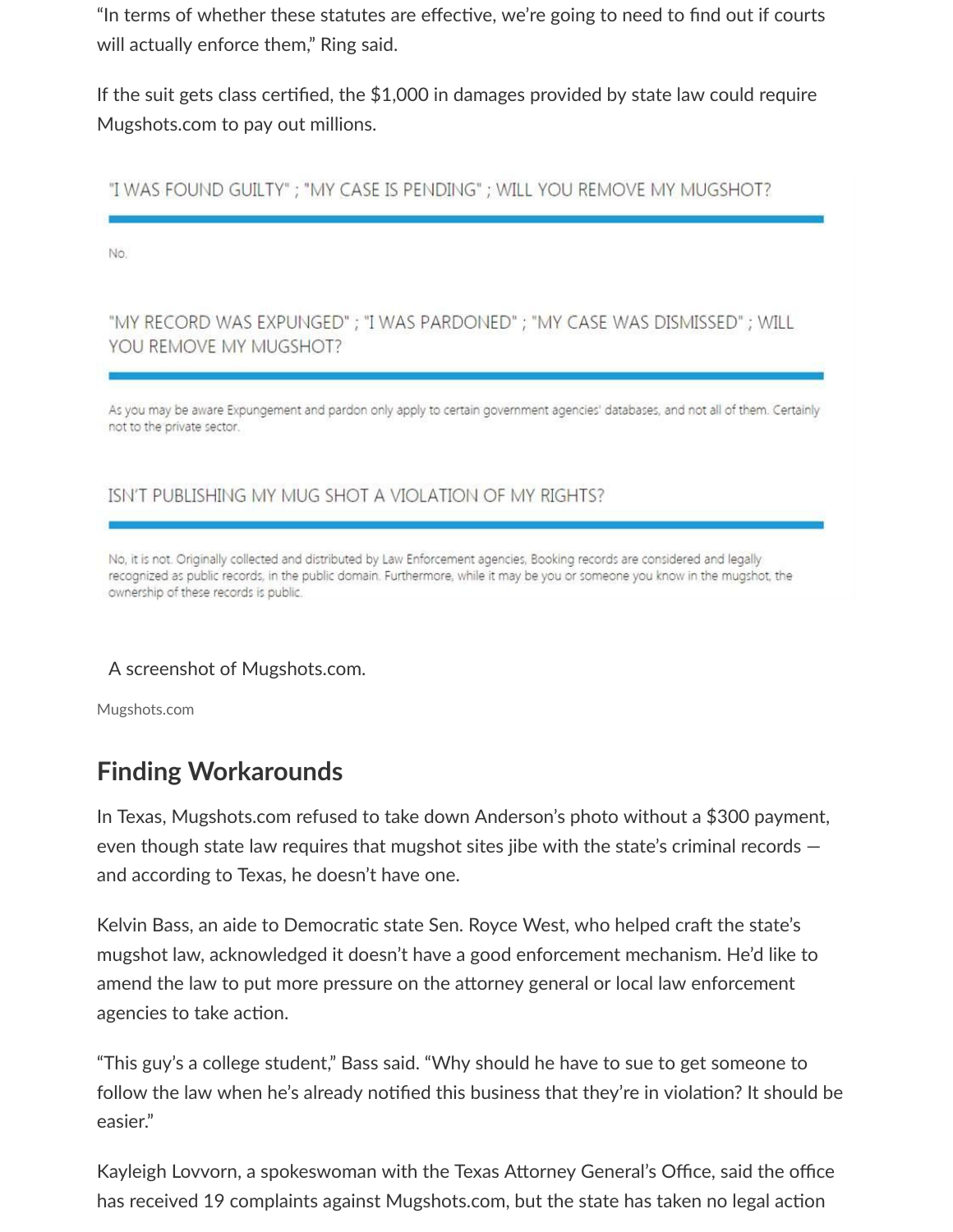against the company.

Sponsors of mugshot laws in several states say they haven't kept a watchful eye on the laws' effects, but they've been contacted by people who say they've been helped by their passage. They say the laws aren't intended to shut down the websites, just to curb their extortive practices.

But they also say mugshot sites have found workarounds: Attempts to block payment are often ignored, and sites can still make money off ad revenue. Even when mugshots aren't released, the websites use old arrest photos or mugshots from when people are booked in prison. The private sector has tried to step in; Google tried to change its analytics so mugshot websites aren't among the first to surface in a name search, but the mugshot sites can game the new [algorithms](https://www.nytimes.com/2017/02/11/your-money/haggler-trying-to-minimize-the-misery-of-mug-shots.html).

Lee, the professor studying mugshot laws, thinks the only way to stop improper use of the photos is to stop releasing them at all, even to the media, ceasing their designation as a public record.

"It completely undermines the efficacy of those efforts," she said of the laws.

Federal mugshots have largely not been available since 2016, when the 6th Circuit Court of Appeals ruled against the *Detroit Free Press*, which wanted access to the photos. But even some who want to crack down on the sites are hesitant to go that far.

"Arrest information is always public, and I don't know if we want to prohibit that," said Hill, the state senator from California. "We start sounding like a totalitarian state where people are secretly arrested and no one knows about it. No one can react to it or take action."

Back in Texas, Anderson continues his search for the internship he will need to graduate.

"I'm a junior right now, and I have about a year left," he said, but "once a company searches my name, I just don't get the same attention I did before."

**[T](https://www.pewtrusts.org/en/research-and-analysis/blogs/stateline/2017/12/08/what-were-reading-top-state-stories)op State [Stories](https://www.pewtrusts.org/en/research-and-analysis/blogs/stateline/2017/12/08/what-were-reading-top-state-stories) 12/8 Opioid [Prescribing](https://www.pewtrusts.org/en/research-and-analysis/blogs/stateline/2017/12/08/arkansas-adopts-limits-on-opioid-prescribing)**

#### RELATED

**Topics** Justice, Social [Issues](https://www.pewtrusts.org/en/search?topic=Social%20Issues) **Places** [Illinois,](https://www.pewtrusts.org/en/search?places=North%20America|United%20States|Illinois) [Texas,](https://www.pewtrusts.org/en/search?places=North%20America|United%20States|Texas) [Georgia,](https://www.pewtrusts.org/en/search?places=North%20America|United%20States|Georgia) [California](https://www.pewtrusts.org/en/search?places=North%20America|United%20States|California)